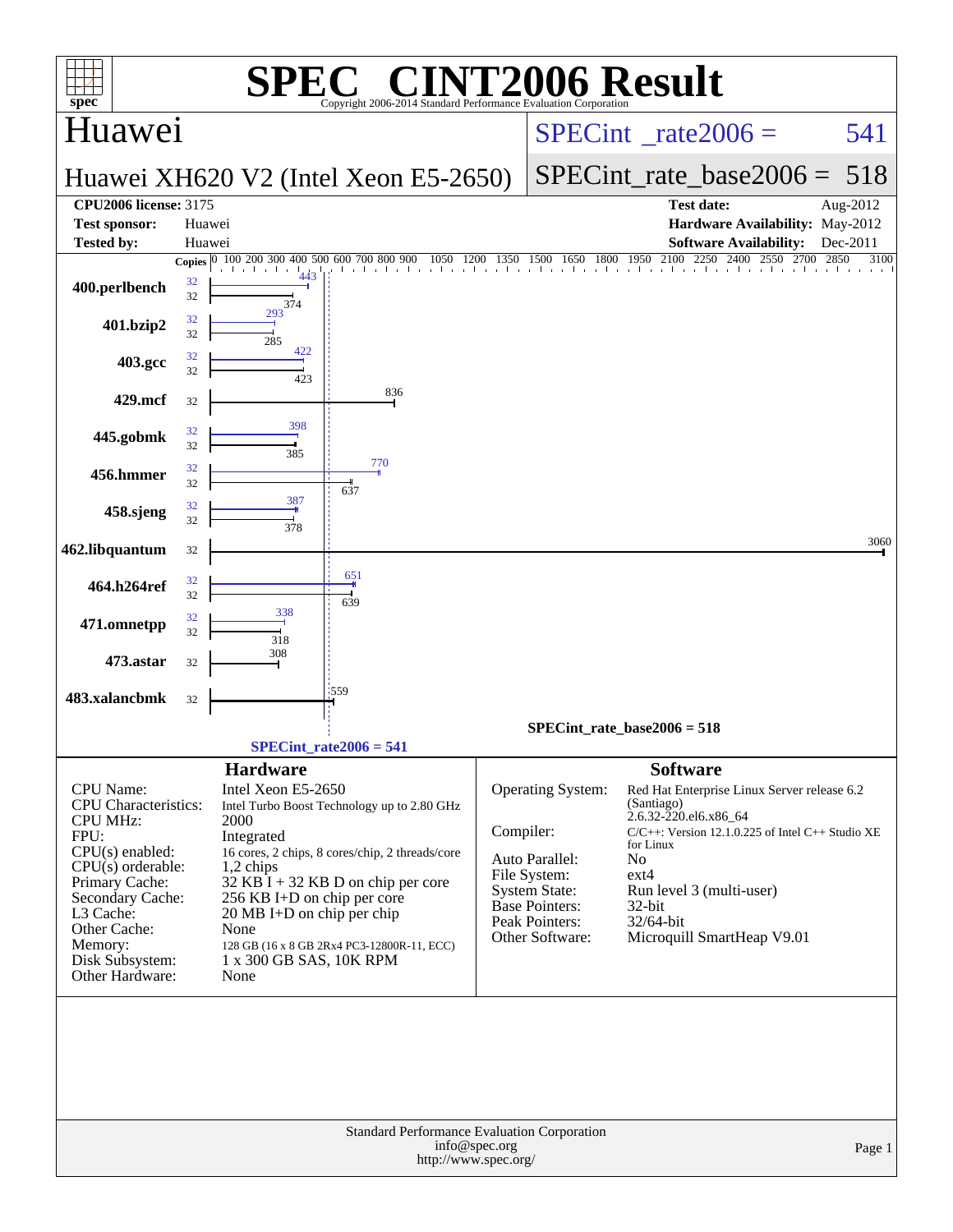

#### Huawei

#### SPECint rate $2006 = 541$

#### Huawei XH620 V2 (Intel Xeon E5-2650)

[SPECint\\_rate\\_base2006 =](http://www.spec.org/auto/cpu2006/Docs/result-fields.html#SPECintratebase2006) 518

**[CPU2006 license:](http://www.spec.org/auto/cpu2006/Docs/result-fields.html#CPU2006license)** 3175 **[Test date:](http://www.spec.org/auto/cpu2006/Docs/result-fields.html#Testdate)** Aug-2012

**[Test sponsor:](http://www.spec.org/auto/cpu2006/Docs/result-fields.html#Testsponsor)** Huawei **[Hardware Availability:](http://www.spec.org/auto/cpu2006/Docs/result-fields.html#HardwareAvailability)** May-2012 **[Tested by:](http://www.spec.org/auto/cpu2006/Docs/result-fields.html#Testedby)** Huawei **[Software Availability:](http://www.spec.org/auto/cpu2006/Docs/result-fields.html#SoftwareAvailability)** Dec-2011

#### **[Results Table](http://www.spec.org/auto/cpu2006/Docs/result-fields.html#ResultsTable)**

|                                                                                                          | <b>Base</b>   |                |       |                |            |                |                  | <b>Peak</b>   |                |              |                |              |                |              |  |
|----------------------------------------------------------------------------------------------------------|---------------|----------------|-------|----------------|------------|----------------|------------------|---------------|----------------|--------------|----------------|--------------|----------------|--------------|--|
| <b>Benchmark</b>                                                                                         | <b>Copies</b> | <b>Seconds</b> | Ratio | <b>Seconds</b> | Ratio      | <b>Seconds</b> | Ratio            | <b>Copies</b> | <b>Seconds</b> | <b>Ratio</b> | <b>Seconds</b> | <b>Ratio</b> | <b>Seconds</b> | <b>Ratio</b> |  |
| 400.perlbench                                                                                            | 32            | 836            | 374   | 836            | 374        | 834            | 375              | 32            | 705            | 443          | 700            | 447          | 705            | 443          |  |
| 401.bzip2                                                                                                | 32            | 1084           | 285   | 1082           | 285        | 1080           | 286              | 32            | 1060           | 291          | 1052           | 293          | 1051           | 294          |  |
| $403.\mathrm{gcc}$                                                                                       | 32            | 607            | 425   | 610            | 422        | 609            | 423              | 32            | 611            | 422          | 610            | 422          | 612            | 421          |  |
| $429$ .mcf                                                                                               | 32            | 349            | 836   | 349            | 837        | 349            | 835              | 32            | 349            | 836          | 349            | 837          | 349            | 835          |  |
| $445$ .gobmk                                                                                             | 32            | 881            | 381   | 865            | 388l       | 872            | <b>385</b>       | 32            | 844            | 398          | 846            | 397          | 844            | 398          |  |
| 456.hmmer                                                                                                | 32            | 465            | 641   | 469            | 637        | 470            | 636              | 32            | 388            | 770          | 391            | 764          | 388            | <b>770</b>   |  |
| $458$ .sjeng                                                                                             | 32            | 1024           | 378   | 1025           | 378        | 1024           | <b>378</b>       | 32            | 1005           | 385          | 973            | 398          | 999            | 387          |  |
| 462.libquantum                                                                                           | 32            | 217            | 3050  | 217            | 3060       | 217            | 3060             | 32            | 217            | 3050         | 217            | 3060         | 217            | 3060         |  |
| 464.h264ref                                                                                              | 32            | 1099           | 644   | 1109           | 639        | 1109           | 639 <sub>l</sub> | 32            | 1075           | 658          | 1095           | 647          | 1088           | 651          |  |
| 471.omnetpp                                                                                              | 32            | 628            | 318   | 628            | <b>318</b> | 629            | 318              | 32            | 591            | 338          | 591            | 338          | 591            | 338          |  |
| $473$ . astar                                                                                            | 32            | 731            | 307   | 727            | 309        | 728            | <b>308</b>       | 32            | 731            | 307          | 727            | 309          | 728            | <b>308</b>   |  |
| 483.xalancbmk                                                                                            | 32            | 395            | 558   | 393            | 561        | 395            | 559              | 32            | 395            | 558          | 393            | 561          | 395            | 559          |  |
| Results appear in the order in which they were run. Bold underlined text indicates a median measurement. |               |                |       |                |            |                |                  |               |                |              |                |              |                |              |  |

#### **[Submit Notes](http://www.spec.org/auto/cpu2006/Docs/result-fields.html#SubmitNotes)**

 The numactl mechanism was used to bind copies to processors. The config file option 'submit' was used to generate numactl commands to bind each copy to a specific processor. For details, please see the config file.

#### **[Operating System Notes](http://www.spec.org/auto/cpu2006/Docs/result-fields.html#OperatingSystemNotes)**

 Stack size set to unlimited using "ulimit -s unlimited" Transparent Huge Pages enabled with: echo always > /sys/kernel/mm/redhat\_transparent\_hugepage/enabled Filesystem page cache cleared with:<br>echo 1> /proc/sys/vm/drop cac /proc/sys/vm/drop\_caches runspec command invoked through numactl i.e.: numactl --interleave=all runspec <etc> Select only test related files when installing the operating system

#### **[Platform Notes](http://www.spec.org/auto/cpu2006/Docs/result-fields.html#PlatformNotes)**

 BIOS configuration: Set Power Efficiency Mode to Performance Baseboard Management Controller used to adjust the fan speed to 100% Sysinfo program /spec/config/sysinfo.rev6800 \$Rev: 6800 \$ \$Date:: 2011-10-11 #\$ 6f2ebdff5032aaa42e583f96b07f99d3 running on RH62-rebuild Wed Aug 29 08:41:05 2012

 This section contains SUT (System Under Test) info as seen by some common utilities. To remove or add to this section, see: <http://www.spec.org/cpu2006/Docs/config.html#sysinfo> Continued on next page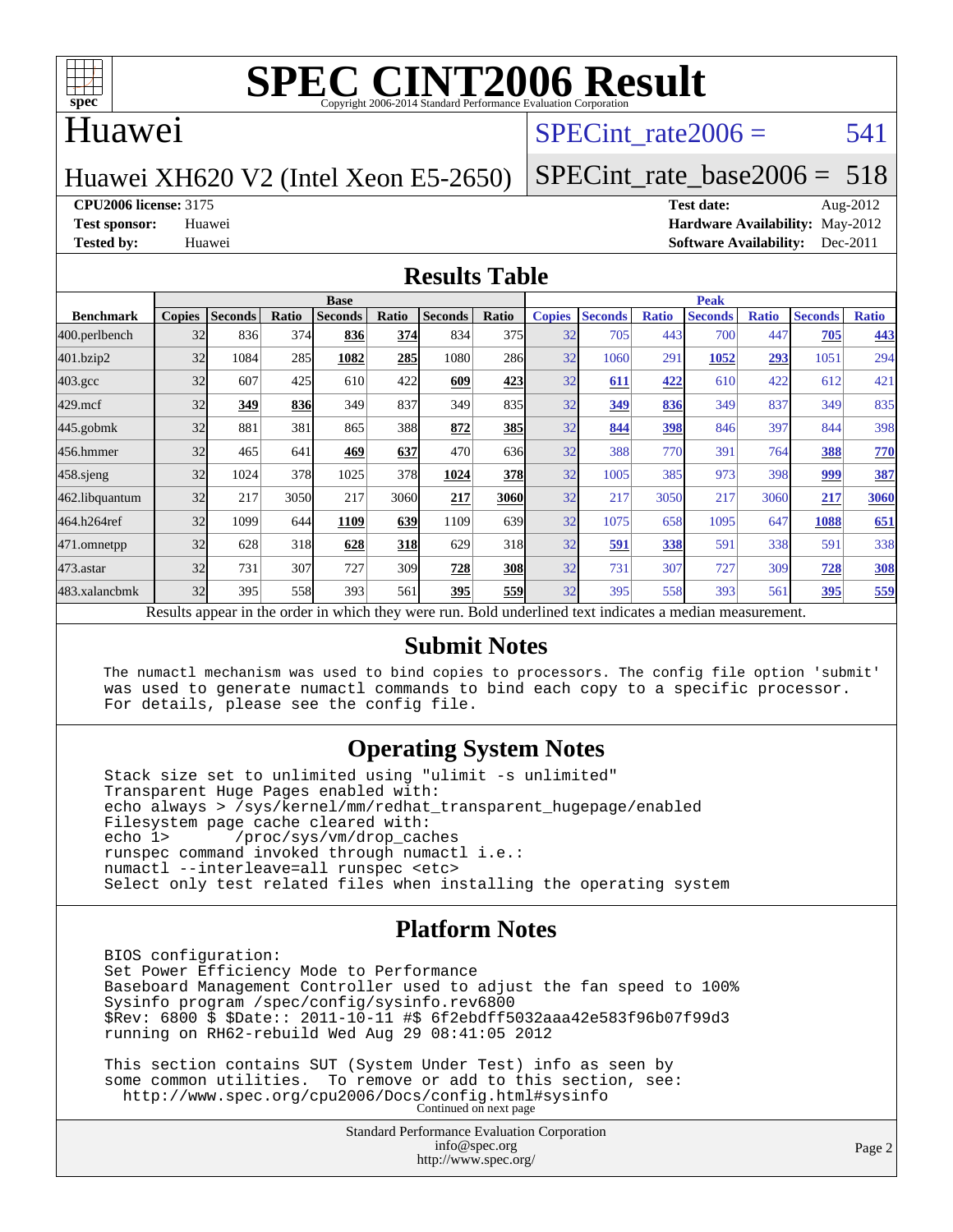

#### Huawei

SPECint rate $2006 = 541$ 

Huawei XH620 V2 (Intel Xeon E5-2650)

#### **[CPU2006 license:](http://www.spec.org/auto/cpu2006/Docs/result-fields.html#CPU2006license)** 3175 **[Test date:](http://www.spec.org/auto/cpu2006/Docs/result-fields.html#Testdate)** Aug-2012

[SPECint\\_rate\\_base2006 =](http://www.spec.org/auto/cpu2006/Docs/result-fields.html#SPECintratebase2006) 518

**[Test sponsor:](http://www.spec.org/auto/cpu2006/Docs/result-fields.html#Testsponsor)** Huawei **[Hardware Availability:](http://www.spec.org/auto/cpu2006/Docs/result-fields.html#HardwareAvailability)** May-2012 **[Tested by:](http://www.spec.org/auto/cpu2006/Docs/result-fields.html#Testedby)** Huawei **[Software Availability:](http://www.spec.org/auto/cpu2006/Docs/result-fields.html#SoftwareAvailability)** Dec-2011

#### **[Platform Notes \(Continued\)](http://www.spec.org/auto/cpu2006/Docs/result-fields.html#PlatformNotes)**

 From /proc/cpuinfo model name : Genuine Intel(R) CPU @ 2.00GHz 2 "physical id"s (chips) 32 "processors" cores, siblings (Caution: counting these is hw and system dependent. The following excerpts from /proc/cpuinfo might not be reliable. Use with caution.) cpu cores : 8 siblings : 16 physical 0: cores 0 1 2 3 4 5 6 7 physical 1: cores 0 1 2 3 4 5 6 7 cache size : 20480 KB From /proc/meminfo MemTotal: 132124032 kB<br>HugePages Total: 0 HugePages\_Total: 0 Hugepagesize: 2048 kB From /etc/\*release\* /etc/\*version\* redhat-release: Red Hat Enterprise Linux Server release 6.2 (Santiago) system-release: Red Hat Enterprise Linux Server release 6.2 (Santiago) system-release-cpe: cpe:/o:redhat:enterprise\_linux:6server:ga:server uname -a: Linux RH62-rebuild 2.6.32-220.el6.x86\_64 #1 SMP Wed Nov 9 08:03:13 EST 2011 x86\_64 x86\_64 x86\_64 GNU/Linux run-level 3 Aug 29 08:39 SPEC is set to: /spec Filesystem Type Size Used Avail Use% Mounted on /dev/sda1 ext4 289G 170G 105G 62% / Additional information from dmidecode: (End of data from sysinfo program)

#### **[General Notes](http://www.spec.org/auto/cpu2006/Docs/result-fields.html#GeneralNotes)**

Environment variables set by runspec before the start of the run: LD\_LIBRARY\_PATH = "/spec/libs/32:/spec/libs/64"

 Binaries compiled on a system with 1x Core i7-860 CPU + 8GB memory using RHEL5.5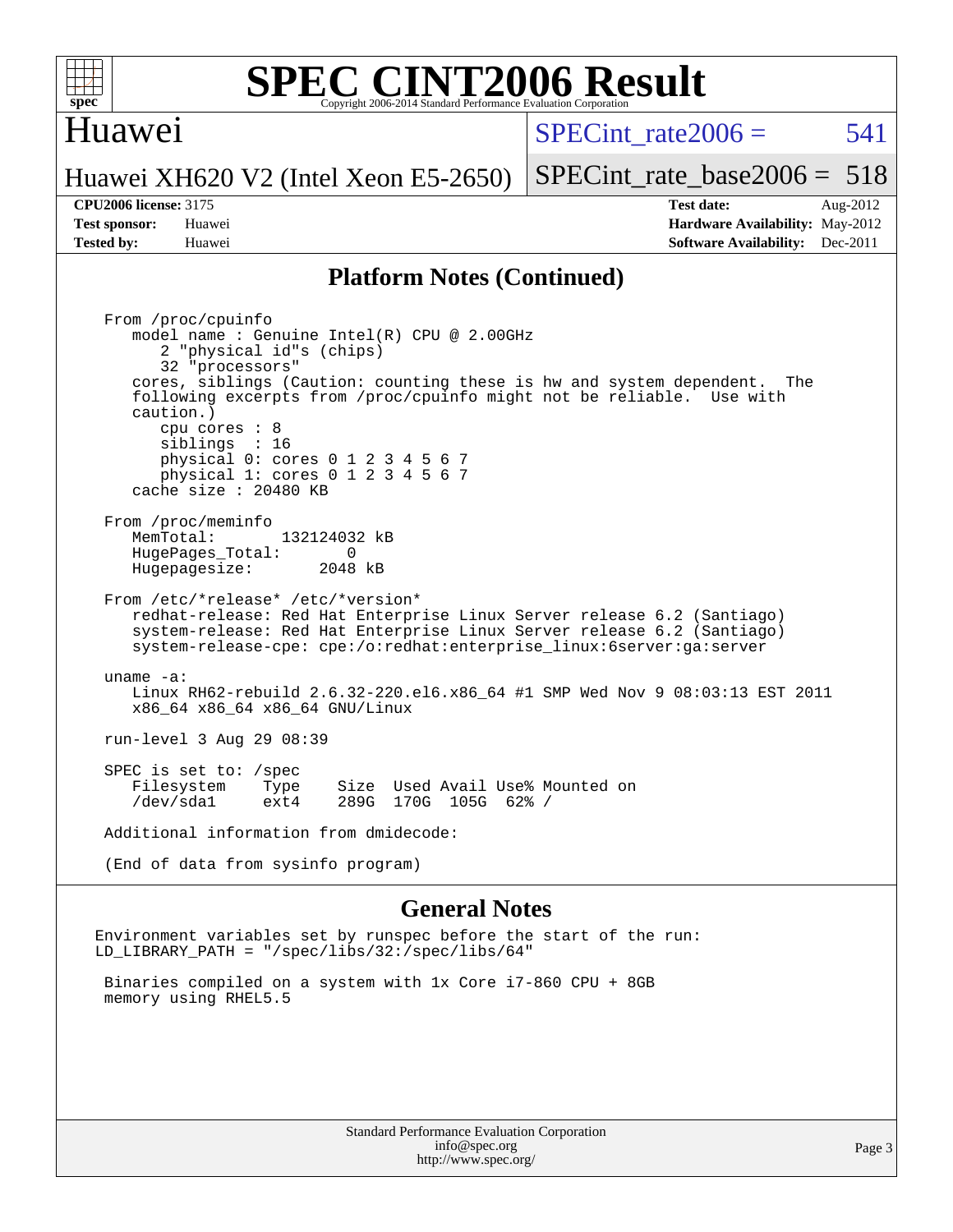

## Huawei

SPECint rate $2006 = 541$ 

Huawei XH620 V2 (Intel Xeon E5-2650)

**[CPU2006 license:](http://www.spec.org/auto/cpu2006/Docs/result-fields.html#CPU2006license)** 3175 **[Test date:](http://www.spec.org/auto/cpu2006/Docs/result-fields.html#Testdate)** Aug-2012

[SPECint\\_rate\\_base2006 =](http://www.spec.org/auto/cpu2006/Docs/result-fields.html#SPECintratebase2006) 518

**[Test sponsor:](http://www.spec.org/auto/cpu2006/Docs/result-fields.html#Testsponsor)** Huawei **[Hardware Availability:](http://www.spec.org/auto/cpu2006/Docs/result-fields.html#HardwareAvailability)** May-2012 **[Tested by:](http://www.spec.org/auto/cpu2006/Docs/result-fields.html#Testedby)** Huawei **[Software Availability:](http://www.spec.org/auto/cpu2006/Docs/result-fields.html#SoftwareAvailability)** Dec-2011

## **[Base Compiler Invocation](http://www.spec.org/auto/cpu2006/Docs/result-fields.html#BaseCompilerInvocation)**

[C benchmarks](http://www.spec.org/auto/cpu2006/Docs/result-fields.html#Cbenchmarks):  $\text{icc}$   $-\text{m32}$ 

[C++ benchmarks:](http://www.spec.org/auto/cpu2006/Docs/result-fields.html#CXXbenchmarks) [icpc -m32](http://www.spec.org/cpu2006/results/res2012q3/cpu2006-20120904-24393.flags.html#user_CXXbase_intel_icpc_4e5a5ef1a53fd332b3c49e69c3330699)

**[Base Portability Flags](http://www.spec.org/auto/cpu2006/Docs/result-fields.html#BasePortabilityFlags)**

 400.perlbench: [-DSPEC\\_CPU\\_LINUX\\_IA32](http://www.spec.org/cpu2006/results/res2012q3/cpu2006-20120904-24393.flags.html#b400.perlbench_baseCPORTABILITY_DSPEC_CPU_LINUX_IA32) 462.libquantum: [-DSPEC\\_CPU\\_LINUX](http://www.spec.org/cpu2006/results/res2012q3/cpu2006-20120904-24393.flags.html#b462.libquantum_baseCPORTABILITY_DSPEC_CPU_LINUX) 483.xalancbmk: [-DSPEC\\_CPU\\_LINUX](http://www.spec.org/cpu2006/results/res2012q3/cpu2006-20120904-24393.flags.html#b483.xalancbmk_baseCXXPORTABILITY_DSPEC_CPU_LINUX)

## **[Base Optimization Flags](http://www.spec.org/auto/cpu2006/Docs/result-fields.html#BaseOptimizationFlags)**

[C benchmarks](http://www.spec.org/auto/cpu2006/Docs/result-fields.html#Cbenchmarks):

[-xSSE4.2](http://www.spec.org/cpu2006/results/res2012q3/cpu2006-20120904-24393.flags.html#user_CCbase_f-xSSE42_f91528193cf0b216347adb8b939d4107) [-ipo](http://www.spec.org/cpu2006/results/res2012q3/cpu2006-20120904-24393.flags.html#user_CCbase_f-ipo) [-O3](http://www.spec.org/cpu2006/results/res2012q3/cpu2006-20120904-24393.flags.html#user_CCbase_f-O3) [-no-prec-div](http://www.spec.org/cpu2006/results/res2012q3/cpu2006-20120904-24393.flags.html#user_CCbase_f-no-prec-div) [-opt-prefetch](http://www.spec.org/cpu2006/results/res2012q3/cpu2006-20120904-24393.flags.html#user_CCbase_f-opt-prefetch) [-opt-mem-layout-trans=3](http://www.spec.org/cpu2006/results/res2012q3/cpu2006-20120904-24393.flags.html#user_CCbase_f-opt-mem-layout-trans_a7b82ad4bd7abf52556d4961a2ae94d5)

[C++ benchmarks:](http://www.spec.org/auto/cpu2006/Docs/result-fields.html#CXXbenchmarks)

[-xSSE4.2](http://www.spec.org/cpu2006/results/res2012q3/cpu2006-20120904-24393.flags.html#user_CXXbase_f-xSSE42_f91528193cf0b216347adb8b939d4107) [-ipo](http://www.spec.org/cpu2006/results/res2012q3/cpu2006-20120904-24393.flags.html#user_CXXbase_f-ipo) [-O3](http://www.spec.org/cpu2006/results/res2012q3/cpu2006-20120904-24393.flags.html#user_CXXbase_f-O3) [-no-prec-div](http://www.spec.org/cpu2006/results/res2012q3/cpu2006-20120904-24393.flags.html#user_CXXbase_f-no-prec-div) [-opt-prefetch](http://www.spec.org/cpu2006/results/res2012q3/cpu2006-20120904-24393.flags.html#user_CXXbase_f-opt-prefetch) [-opt-mem-layout-trans=3](http://www.spec.org/cpu2006/results/res2012q3/cpu2006-20120904-24393.flags.html#user_CXXbase_f-opt-mem-layout-trans_a7b82ad4bd7abf52556d4961a2ae94d5) [-Wl,-z,muldefs](http://www.spec.org/cpu2006/results/res2012q3/cpu2006-20120904-24393.flags.html#user_CXXbase_link_force_multiple1_74079c344b956b9658436fd1b6dd3a8a) [-L/smartheap -lsmartheap](http://www.spec.org/cpu2006/results/res2012q3/cpu2006-20120904-24393.flags.html#user_CXXbase_SmartHeap_7c9e394a5779e1a7fec7c221e123830c)

### **[Base Other Flags](http://www.spec.org/auto/cpu2006/Docs/result-fields.html#BaseOtherFlags)**

[C benchmarks](http://www.spec.org/auto/cpu2006/Docs/result-fields.html#Cbenchmarks):

403.gcc: [-Dalloca=\\_alloca](http://www.spec.org/cpu2006/results/res2012q3/cpu2006-20120904-24393.flags.html#b403.gcc_baseEXTRA_CFLAGS_Dalloca_be3056838c12de2578596ca5467af7f3)

## **[Peak Compiler Invocation](http://www.spec.org/auto/cpu2006/Docs/result-fields.html#PeakCompilerInvocation)**

[C benchmarks \(except as noted below\)](http://www.spec.org/auto/cpu2006/Docs/result-fields.html#Cbenchmarksexceptasnotedbelow): [icc -m32](http://www.spec.org/cpu2006/results/res2012q3/cpu2006-20120904-24393.flags.html#user_CCpeak_intel_icc_5ff4a39e364c98233615fdd38438c6f2) 400.perlbench: [icc -m64](http://www.spec.org/cpu2006/results/res2012q3/cpu2006-20120904-24393.flags.html#user_peakCCLD400_perlbench_intel_icc_64bit_bda6cc9af1fdbb0edc3795bac97ada53) 401.bzip2: [icc -m64](http://www.spec.org/cpu2006/results/res2012q3/cpu2006-20120904-24393.flags.html#user_peakCCLD401_bzip2_intel_icc_64bit_bda6cc9af1fdbb0edc3795bac97ada53)

456.hmmer: [icc -m64](http://www.spec.org/cpu2006/results/res2012q3/cpu2006-20120904-24393.flags.html#user_peakCCLD456_hmmer_intel_icc_64bit_bda6cc9af1fdbb0edc3795bac97ada53)

458.sjeng: [icc -m64](http://www.spec.org/cpu2006/results/res2012q3/cpu2006-20120904-24393.flags.html#user_peakCCLD458_sjeng_intel_icc_64bit_bda6cc9af1fdbb0edc3795bac97ada53)

```
C++ benchmarks: 
icpc -m32
```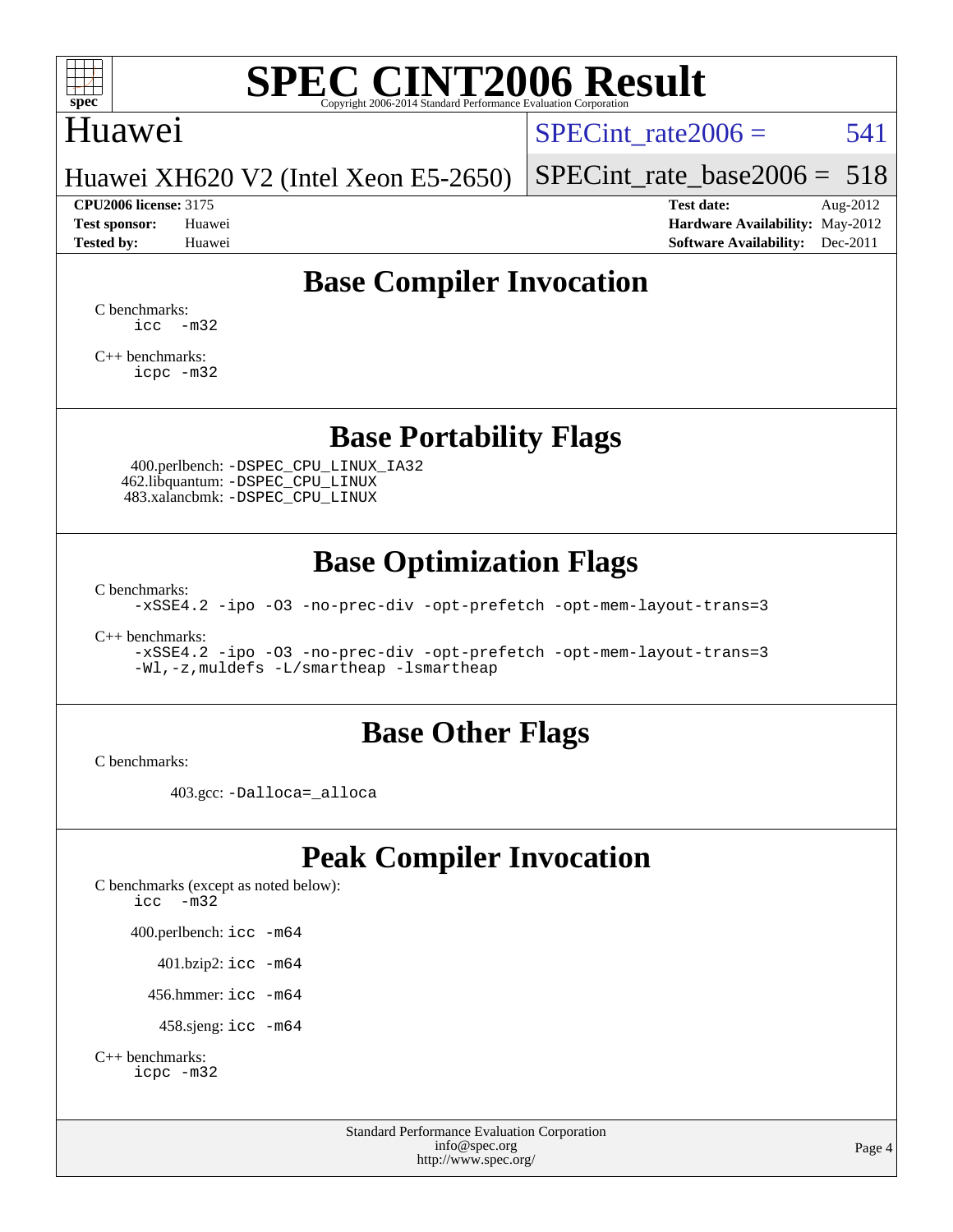

### Huawei

SPECint rate $2006 = 541$ 

Huawei XH620 V2 (Intel Xeon E5-2650)

[SPECint\\_rate\\_base2006 =](http://www.spec.org/auto/cpu2006/Docs/result-fields.html#SPECintratebase2006) 518

**[CPU2006 license:](http://www.spec.org/auto/cpu2006/Docs/result-fields.html#CPU2006license)** 3175 **[Test date:](http://www.spec.org/auto/cpu2006/Docs/result-fields.html#Testdate)** Aug-2012 **[Test sponsor:](http://www.spec.org/auto/cpu2006/Docs/result-fields.html#Testsponsor)** Huawei **[Hardware Availability:](http://www.spec.org/auto/cpu2006/Docs/result-fields.html#HardwareAvailability)** May-2012 **[Tested by:](http://www.spec.org/auto/cpu2006/Docs/result-fields.html#Testedby)** Huawei **[Software Availability:](http://www.spec.org/auto/cpu2006/Docs/result-fields.html#SoftwareAvailability)** Dec-2011

## **[Peak Portability Flags](http://www.spec.org/auto/cpu2006/Docs/result-fields.html#PeakPortabilityFlags)**

 400.perlbench: [-DSPEC\\_CPU\\_LP64](http://www.spec.org/cpu2006/results/res2012q3/cpu2006-20120904-24393.flags.html#b400.perlbench_peakCPORTABILITY_DSPEC_CPU_LP64) [-DSPEC\\_CPU\\_LINUX\\_X64](http://www.spec.org/cpu2006/results/res2012q3/cpu2006-20120904-24393.flags.html#b400.perlbench_peakCPORTABILITY_DSPEC_CPU_LINUX_X64) 401.bzip2: [-DSPEC\\_CPU\\_LP64](http://www.spec.org/cpu2006/results/res2012q3/cpu2006-20120904-24393.flags.html#suite_peakCPORTABILITY401_bzip2_DSPEC_CPU_LP64) 456.hmmer: [-DSPEC\\_CPU\\_LP64](http://www.spec.org/cpu2006/results/res2012q3/cpu2006-20120904-24393.flags.html#suite_peakCPORTABILITY456_hmmer_DSPEC_CPU_LP64) 458.sjeng: [-DSPEC\\_CPU\\_LP64](http://www.spec.org/cpu2006/results/res2012q3/cpu2006-20120904-24393.flags.html#suite_peakCPORTABILITY458_sjeng_DSPEC_CPU_LP64) 462.libquantum: [-DSPEC\\_CPU\\_LINUX](http://www.spec.org/cpu2006/results/res2012q3/cpu2006-20120904-24393.flags.html#b462.libquantum_peakCPORTABILITY_DSPEC_CPU_LINUX) 483.xalancbmk: [-DSPEC\\_CPU\\_LINUX](http://www.spec.org/cpu2006/results/res2012q3/cpu2006-20120904-24393.flags.html#b483.xalancbmk_peakCXXPORTABILITY_DSPEC_CPU_LINUX)

## **[Peak Optimization Flags](http://www.spec.org/auto/cpu2006/Docs/result-fields.html#PeakOptimizationFlags)**

[C benchmarks](http://www.spec.org/auto/cpu2006/Docs/result-fields.html#Cbenchmarks):

 400.perlbench: [-xSSE4.2](http://www.spec.org/cpu2006/results/res2012q3/cpu2006-20120904-24393.flags.html#user_peakPASS2_CFLAGSPASS2_LDCFLAGS400_perlbench_f-xSSE42_f91528193cf0b216347adb8b939d4107)(pass 2) [-prof-gen](http://www.spec.org/cpu2006/results/res2012q3/cpu2006-20120904-24393.flags.html#user_peakPASS1_CFLAGSPASS1_LDCFLAGS400_perlbench_prof_gen_e43856698f6ca7b7e442dfd80e94a8fc)(pass 1) [-ipo](http://www.spec.org/cpu2006/results/res2012q3/cpu2006-20120904-24393.flags.html#user_peakPASS2_CFLAGSPASS2_LDCFLAGS400_perlbench_f-ipo)(pass 2) [-O3](http://www.spec.org/cpu2006/results/res2012q3/cpu2006-20120904-24393.flags.html#user_peakPASS2_CFLAGSPASS2_LDCFLAGS400_perlbench_f-O3)(pass 2) [-no-prec-div](http://www.spec.org/cpu2006/results/res2012q3/cpu2006-20120904-24393.flags.html#user_peakPASS2_CFLAGSPASS2_LDCFLAGS400_perlbench_f-no-prec-div)(pass 2) [-prof-use](http://www.spec.org/cpu2006/results/res2012q3/cpu2006-20120904-24393.flags.html#user_peakPASS2_CFLAGSPASS2_LDCFLAGS400_perlbench_prof_use_bccf7792157ff70d64e32fe3e1250b55)(pass 2) [-auto-ilp32](http://www.spec.org/cpu2006/results/res2012q3/cpu2006-20120904-24393.flags.html#user_peakCOPTIMIZE400_perlbench_f-auto-ilp32)  $401.bzip2: -xSSE4.2(pass 2) -prof-qen(pass 1) -ipo(pass 2)$  $401.bzip2: -xSSE4.2(pass 2) -prof-qen(pass 1) -ipo(pass 2)$  $401.bzip2: -xSSE4.2(pass 2) -prof-qen(pass 1) -ipo(pass 2)$  $401.bzip2: -xSSE4.2(pass 2) -prof-qen(pass 1) -ipo(pass 2)$  $401.bzip2: -xSSE4.2(pass 2) -prof-qen(pass 1) -ipo(pass 2)$ [-O3](http://www.spec.org/cpu2006/results/res2012q3/cpu2006-20120904-24393.flags.html#user_peakPASS2_CFLAGSPASS2_LDCFLAGS401_bzip2_f-O3)(pass 2) [-no-prec-div](http://www.spec.org/cpu2006/results/res2012q3/cpu2006-20120904-24393.flags.html#user_peakPASS2_CFLAGSPASS2_LDCFLAGS401_bzip2_f-no-prec-div)(pass 2) [-prof-use](http://www.spec.org/cpu2006/results/res2012q3/cpu2006-20120904-24393.flags.html#user_peakPASS2_CFLAGSPASS2_LDCFLAGS401_bzip2_prof_use_bccf7792157ff70d64e32fe3e1250b55)(pass 2) [-opt-prefetch](http://www.spec.org/cpu2006/results/res2012q3/cpu2006-20120904-24393.flags.html#user_peakCOPTIMIZE401_bzip2_f-opt-prefetch) [-auto-ilp32](http://www.spec.org/cpu2006/results/res2012q3/cpu2006-20120904-24393.flags.html#user_peakCOPTIMIZE401_bzip2_f-auto-ilp32) [-ansi-alias](http://www.spec.org/cpu2006/results/res2012q3/cpu2006-20120904-24393.flags.html#user_peakCOPTIMIZE401_bzip2_f-ansi-alias) 403.gcc: [-xSSE4.2](http://www.spec.org/cpu2006/results/res2012q3/cpu2006-20120904-24393.flags.html#user_peakCOPTIMIZE403_gcc_f-xSSE42_f91528193cf0b216347adb8b939d4107) [-ipo](http://www.spec.org/cpu2006/results/res2012q3/cpu2006-20120904-24393.flags.html#user_peakCOPTIMIZE403_gcc_f-ipo) [-O3](http://www.spec.org/cpu2006/results/res2012q3/cpu2006-20120904-24393.flags.html#user_peakCOPTIMIZE403_gcc_f-O3) [-no-prec-div](http://www.spec.org/cpu2006/results/res2012q3/cpu2006-20120904-24393.flags.html#user_peakCOPTIMIZE403_gcc_f-no-prec-div) 429.mcf: basepeak = yes 445.gobmk: [-xSSE4.2](http://www.spec.org/cpu2006/results/res2012q3/cpu2006-20120904-24393.flags.html#user_peakPASS2_CFLAGSPASS2_LDCFLAGS445_gobmk_f-xSSE42_f91528193cf0b216347adb8b939d4107)(pass 2) [-prof-gen](http://www.spec.org/cpu2006/results/res2012q3/cpu2006-20120904-24393.flags.html#user_peakPASS1_CFLAGSPASS1_LDCFLAGS445_gobmk_prof_gen_e43856698f6ca7b7e442dfd80e94a8fc)(pass 1) [-prof-use](http://www.spec.org/cpu2006/results/res2012q3/cpu2006-20120904-24393.flags.html#user_peakPASS2_CFLAGSPASS2_LDCFLAGS445_gobmk_prof_use_bccf7792157ff70d64e32fe3e1250b55)(pass 2) [-ansi-alias](http://www.spec.org/cpu2006/results/res2012q3/cpu2006-20120904-24393.flags.html#user_peakCOPTIMIZE445_gobmk_f-ansi-alias) [-opt-mem-layout-trans=3](http://www.spec.org/cpu2006/results/res2012q3/cpu2006-20120904-24393.flags.html#user_peakCOPTIMIZE445_gobmk_f-opt-mem-layout-trans_a7b82ad4bd7abf52556d4961a2ae94d5) 456.hmmer: [-xSSE4.2](http://www.spec.org/cpu2006/results/res2012q3/cpu2006-20120904-24393.flags.html#user_peakCOPTIMIZE456_hmmer_f-xSSE42_f91528193cf0b216347adb8b939d4107) [-ipo](http://www.spec.org/cpu2006/results/res2012q3/cpu2006-20120904-24393.flags.html#user_peakCOPTIMIZE456_hmmer_f-ipo) [-O3](http://www.spec.org/cpu2006/results/res2012q3/cpu2006-20120904-24393.flags.html#user_peakCOPTIMIZE456_hmmer_f-O3) [-no-prec-div](http://www.spec.org/cpu2006/results/res2012q3/cpu2006-20120904-24393.flags.html#user_peakCOPTIMIZE456_hmmer_f-no-prec-div) [-unroll2](http://www.spec.org/cpu2006/results/res2012q3/cpu2006-20120904-24393.flags.html#user_peakCOPTIMIZE456_hmmer_f-unroll_784dae83bebfb236979b41d2422d7ec2) [-auto-ilp32](http://www.spec.org/cpu2006/results/res2012q3/cpu2006-20120904-24393.flags.html#user_peakCOPTIMIZE456_hmmer_f-auto-ilp32) 458.sjeng: [-xSSE4.2](http://www.spec.org/cpu2006/results/res2012q3/cpu2006-20120904-24393.flags.html#user_peakPASS2_CFLAGSPASS2_LDCFLAGS458_sjeng_f-xSSE42_f91528193cf0b216347adb8b939d4107)(pass 2) [-prof-gen](http://www.spec.org/cpu2006/results/res2012q3/cpu2006-20120904-24393.flags.html#user_peakPASS1_CFLAGSPASS1_LDCFLAGS458_sjeng_prof_gen_e43856698f6ca7b7e442dfd80e94a8fc)(pass 1) [-ipo](http://www.spec.org/cpu2006/results/res2012q3/cpu2006-20120904-24393.flags.html#user_peakPASS2_CFLAGSPASS2_LDCFLAGS458_sjeng_f-ipo)(pass 2) [-O3](http://www.spec.org/cpu2006/results/res2012q3/cpu2006-20120904-24393.flags.html#user_peakPASS2_CFLAGSPASS2_LDCFLAGS458_sjeng_f-O3)(pass 2) [-no-prec-div](http://www.spec.org/cpu2006/results/res2012q3/cpu2006-20120904-24393.flags.html#user_peakPASS2_CFLAGSPASS2_LDCFLAGS458_sjeng_f-no-prec-div)(pass 2) [-prof-use](http://www.spec.org/cpu2006/results/res2012q3/cpu2006-20120904-24393.flags.html#user_peakPASS2_CFLAGSPASS2_LDCFLAGS458_sjeng_prof_use_bccf7792157ff70d64e32fe3e1250b55)(pass 2) [-unroll4](http://www.spec.org/cpu2006/results/res2012q3/cpu2006-20120904-24393.flags.html#user_peakCOPTIMIZE458_sjeng_f-unroll_4e5e4ed65b7fd20bdcd365bec371b81f) [-auto-ilp32](http://www.spec.org/cpu2006/results/res2012q3/cpu2006-20120904-24393.flags.html#user_peakCOPTIMIZE458_sjeng_f-auto-ilp32)  $462$ .libquantum: basepeak = yes 464.h264ref: [-xSSE4.2](http://www.spec.org/cpu2006/results/res2012q3/cpu2006-20120904-24393.flags.html#user_peakPASS2_CFLAGSPASS2_LDCFLAGS464_h264ref_f-xSSE42_f91528193cf0b216347adb8b939d4107)(pass 2) [-prof-gen](http://www.spec.org/cpu2006/results/res2012q3/cpu2006-20120904-24393.flags.html#user_peakPASS1_CFLAGSPASS1_LDCFLAGS464_h264ref_prof_gen_e43856698f6ca7b7e442dfd80e94a8fc)(pass 1) [-ipo](http://www.spec.org/cpu2006/results/res2012q3/cpu2006-20120904-24393.flags.html#user_peakPASS2_CFLAGSPASS2_LDCFLAGS464_h264ref_f-ipo)(pass 2) [-O3](http://www.spec.org/cpu2006/results/res2012q3/cpu2006-20120904-24393.flags.html#user_peakPASS2_CFLAGSPASS2_LDCFLAGS464_h264ref_f-O3)(pass 2) [-no-prec-div](http://www.spec.org/cpu2006/results/res2012q3/cpu2006-20120904-24393.flags.html#user_peakPASS2_CFLAGSPASS2_LDCFLAGS464_h264ref_f-no-prec-div)(pass 2) [-prof-use](http://www.spec.org/cpu2006/results/res2012q3/cpu2006-20120904-24393.flags.html#user_peakPASS2_CFLAGSPASS2_LDCFLAGS464_h264ref_prof_use_bccf7792157ff70d64e32fe3e1250b55)(pass 2) [-unroll2](http://www.spec.org/cpu2006/results/res2012q3/cpu2006-20120904-24393.flags.html#user_peakCOPTIMIZE464_h264ref_f-unroll_784dae83bebfb236979b41d2422d7ec2) [-ansi-alias](http://www.spec.org/cpu2006/results/res2012q3/cpu2006-20120904-24393.flags.html#user_peakCOPTIMIZE464_h264ref_f-ansi-alias) [C++ benchmarks:](http://www.spec.org/auto/cpu2006/Docs/result-fields.html#CXXbenchmarks) 471.omnetpp: [-xSSE4.2](http://www.spec.org/cpu2006/results/res2012q3/cpu2006-20120904-24393.flags.html#user_peakPASS2_CXXFLAGSPASS2_LDCXXFLAGS471_omnetpp_f-xSSE42_f91528193cf0b216347adb8b939d4107)(pass 2) [-prof-gen](http://www.spec.org/cpu2006/results/res2012q3/cpu2006-20120904-24393.flags.html#user_peakPASS1_CXXFLAGSPASS1_LDCXXFLAGS471_omnetpp_prof_gen_e43856698f6ca7b7e442dfd80e94a8fc)(pass 1) [-ipo](http://www.spec.org/cpu2006/results/res2012q3/cpu2006-20120904-24393.flags.html#user_peakPASS2_CXXFLAGSPASS2_LDCXXFLAGS471_omnetpp_f-ipo)(pass 2) [-O3](http://www.spec.org/cpu2006/results/res2012q3/cpu2006-20120904-24393.flags.html#user_peakPASS2_CXXFLAGSPASS2_LDCXXFLAGS471_omnetpp_f-O3)(pass 2) [-no-prec-div](http://www.spec.org/cpu2006/results/res2012q3/cpu2006-20120904-24393.flags.html#user_peakPASS2_CXXFLAGSPASS2_LDCXXFLAGS471_omnetpp_f-no-prec-div)(pass 2) [-prof-use](http://www.spec.org/cpu2006/results/res2012q3/cpu2006-20120904-24393.flags.html#user_peakPASS2_CXXFLAGSPASS2_LDCXXFLAGS471_omnetpp_prof_use_bccf7792157ff70d64e32fe3e1250b55)(pass 2) [-ansi-alias](http://www.spec.org/cpu2006/results/res2012q3/cpu2006-20120904-24393.flags.html#user_peakCXXOPTIMIZE471_omnetpp_f-ansi-alias) [-opt-ra-region-strategy=block](http://www.spec.org/cpu2006/results/res2012q3/cpu2006-20120904-24393.flags.html#user_peakCXXOPTIMIZE471_omnetpp_f-opt-ra-region-strategy_a0a37c372d03933b2a18d4af463c1f69) [-Wl,-z,muldefs](http://www.spec.org/cpu2006/results/res2012q3/cpu2006-20120904-24393.flags.html#user_peakEXTRA_LDFLAGS471_omnetpp_link_force_multiple1_74079c344b956b9658436fd1b6dd3a8a) [-L/smartheap -lsmartheap](http://www.spec.org/cpu2006/results/res2012q3/cpu2006-20120904-24393.flags.html#user_peakEXTRA_LIBS471_omnetpp_SmartHeap_7c9e394a5779e1a7fec7c221e123830c) 473.astar: basepeak = yes Continued on next page